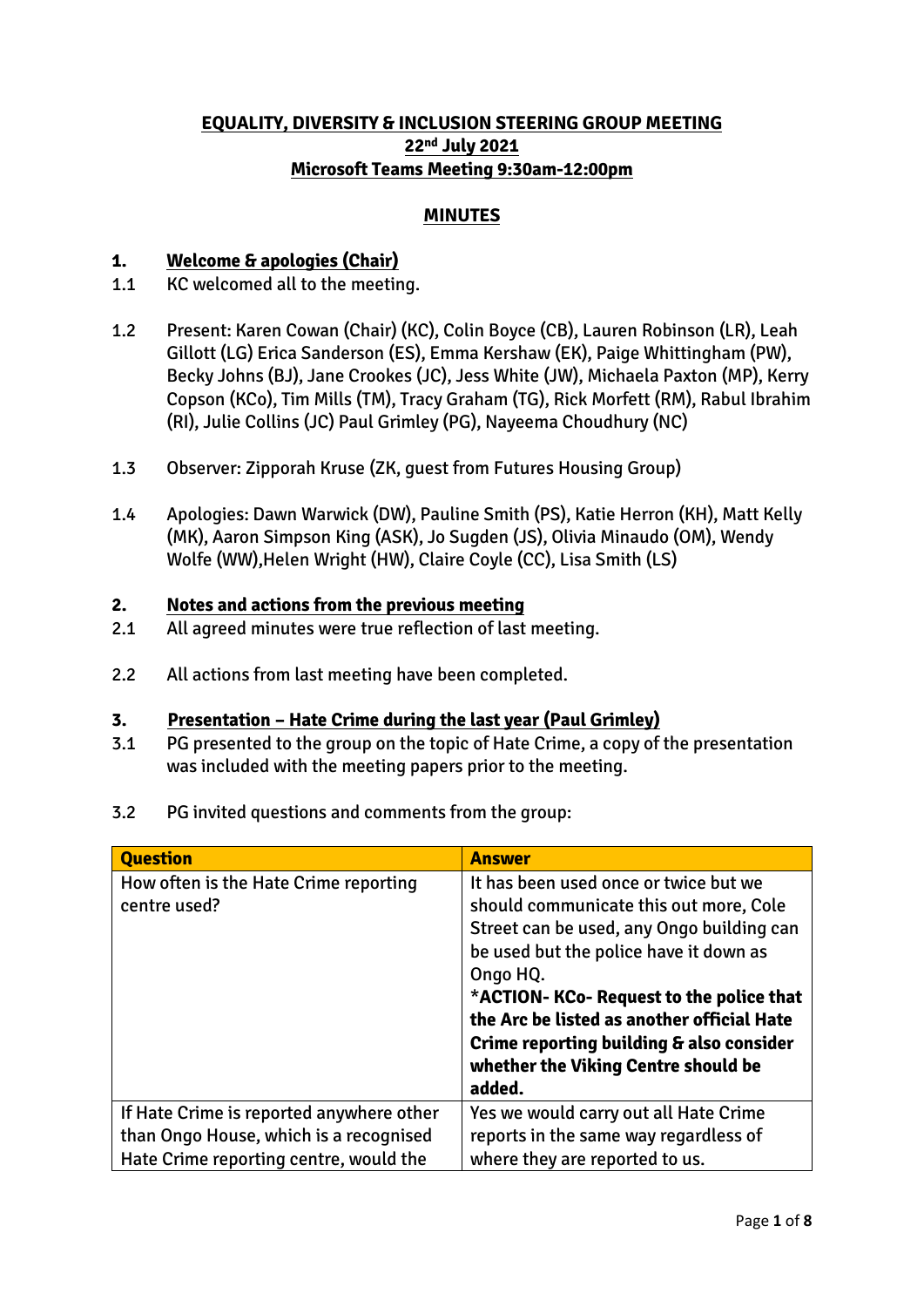| <b>Question</b>                          | <b>Answer</b>                              |
|------------------------------------------|--------------------------------------------|
| process be the same for reporting to the |                                            |
| relevant agencies?                       |                                            |
| If someone is fully convicted of a Hate  | We haven't had a fully convicted case yet. |
| Crime would they be automatically        | Other housing associations have and yes    |
| evicted?                                 | they have gone for a mandatory eviction.   |
|                                          | The courts do not like evictions and       |
|                                          | making someone homeless. Judges will       |
|                                          | also pick fault at anything even down to   |
|                                          | spelling in an application so we have to   |
|                                          | complete perfectly to avoid the case being |
|                                          | thrown out and having to reapply. Here at  |
|                                          | Ongo we have ZERO tolerance to Hate        |
|                                          | Crime.                                     |

- 3.3 The group discussed the language people use which can be seen as 'old fashioned' and once considered acceptable. It's great we are challenging people about the language they are using no matter someone's age or how long "they've been that way", we are pushing that it is not acceptable. Ongo are leaders and we will challenge.
- 3.4 A conversation was held around the racial hate that followed the Euro's 2020 final and how the England team stood up and spoke out about racism and how it's utterly wrong and not acceptable.
- 3.5 KC informed the group that Steve Hepworth had communicated how appalled he was about the racism that followed the final, which emphasises how Ongo operate a zero tolerance approach from the top.
- 3.6 Even on digital platforms and telephones we challenge anything Hate related and report it immediately. We encourage and let all people now they must challenge it and they must report it. We have a great golden thread throughout all contacts.
- 3.7 PG receives all Health & Safety Hate related incidents and thorough investigations are carried out. KC explained that health & safety incidents at board meetings are reported in categories such as verbal or physical abuse but she hadn't heard any Hate Crime during these meetings - is this because there hasn't been any or it's not categorised? PG explained there have been reports of Hate Crime so there should be a category within the Board reports.

## **\*ACTION - KC to ensure there is a split between full ASB and Hate Crime figures for Board level separation with Natalie / Janine.**

3.8 This is an article in the Macpherson report for information re. Hate Crime: [https://www.theguardian.com/uk-news/2019/feb/22/macpherson-report-what](https://www.theguardian.com/uk-news/2019/feb/22/macpherson-report-what-was-it-and-what-impact-did-it-have)[was-it-and-what-impact-did-it-have](https://www.theguardian.com/uk-news/2019/feb/22/macpherson-report-what-was-it-and-what-impact-did-it-have)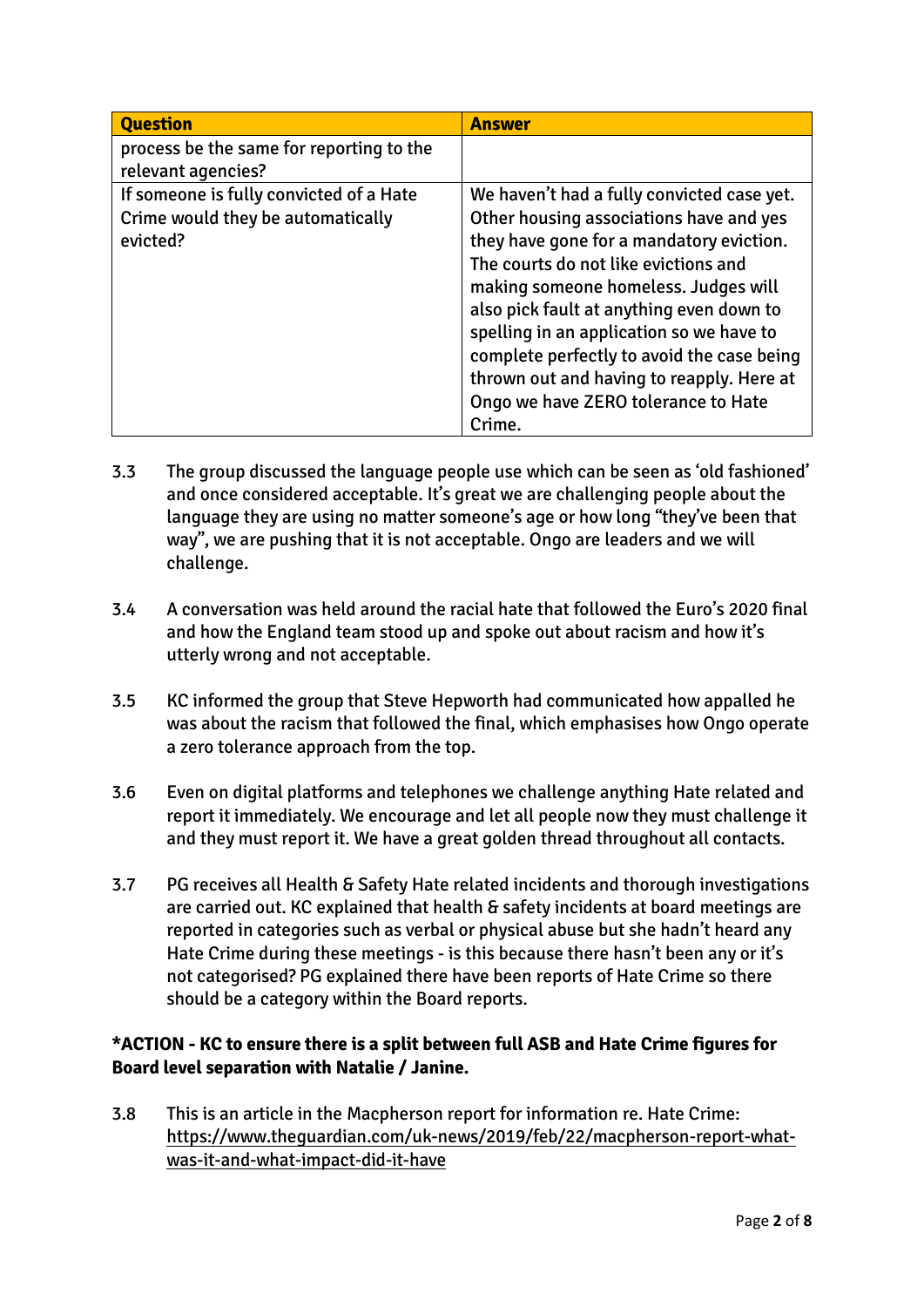- 3.9 Hate crime lead officer for Humberside Police is Manny Gul PC 1264, Community Cohesion Officer, North Lincolnshire.
- 3.10 KC thanked PG for great presentation. PG confirmed he will send EK updated figures for sharing.

### **4. National Centre for Diversity Update (Karen)**

- 4.1 We have been successful in our reaccreditation for Leaders in Diversity through the National Centre for Diversity (NCfD). We were also shortlisted for EDI Steering Group of the Year at the annual NCfD awards. At the awards we were announced as number 33 in the top 100 inclusive organisations. This is a real achievement as this list is cross sector and not just housing, with over 300 organisations participating in total. KC thanked all for the work and effort in our achievements.
- 4.2 CB questioned if we could potentially try and achieve a higher award as we consistently meet the requirements of Leaders in Diversity to which KC said there is a Masters which KC & ES will look into.

#### **\*ACTION - KC & ES– Should we consider Masters in Diversity?**

#### **5. Recruitment update (Lauren)**

5.1 LR shared her recruitment papers which were included in the EDI group pack; its purpose being to provide an overview of our equality and diversity recruitment monitoring data, covering the period January 2021 to May 2021. LR invited questions from the group:

| <b>Question</b>                                                                                                    | <b>Answer</b>                                                                                                                                                                                                            |
|--------------------------------------------------------------------------------------------------------------------|--------------------------------------------------------------------------------------------------------------------------------------------------------------------------------------------------------------------------|
| Can we make sure our recruitment portal<br>has all the relevant agencies to advertise<br>our roles through within? | The portal is limited to where we reach to.<br>The responsibility is with the manager,<br>built in prompts are there but HR need to<br>make sure managers are doing what they<br>need to do. It is a work in progress as |
|                                                                                                                    | there are barriers to how far it currently<br>gets.                                                                                                                                                                      |

- 5.2 The group discussed at length points of views around disability and how Ongo has been very positive around hiring people with disabilities. Members in the group shared personal experiences all of which were positive around our recruitment processes and transparency at Ongo.
- 5.3 Further discussion around not being able to visually see a disability therefore people assuming they do not have one and the stigma around that. RM volunteered to be part of a case study so we can get this message out and promote it. Discussions around defibrillators potentially being added in the Ongo building.
- 5.4 There was a suggestion to find out if there is a local / regional disability forum.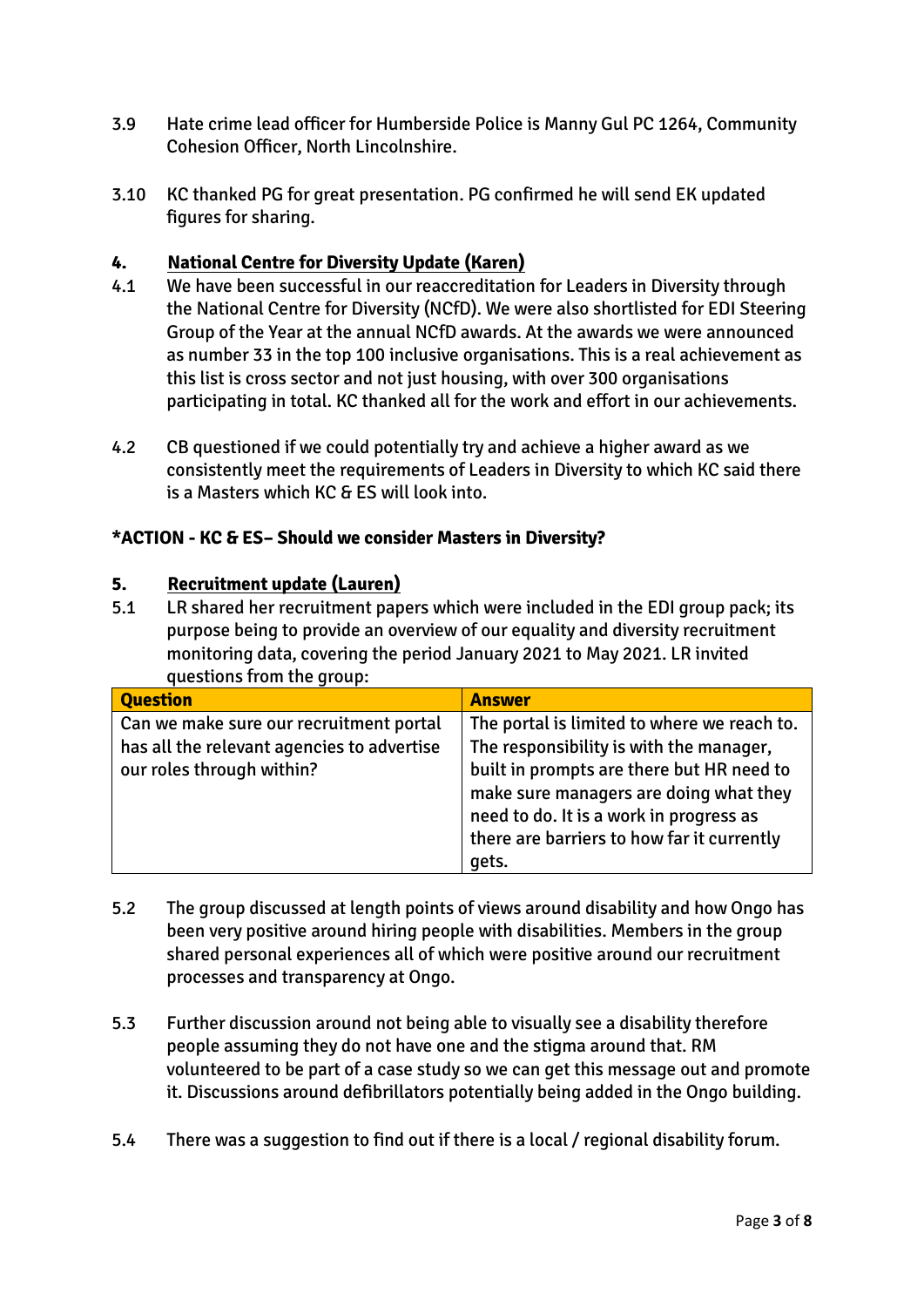## \***ACTION- ES to contact Liesel Dickinson from NLC to enquire about disability forum.**

5.5 Discussion held around making use of our buildings to advertise vacancies; not just promoting recruitment digitally. MP suggested the Arc could provide extra support and it might be worth looking at employment support coach being available down there more often, potentially a morning each week or daily. We do occasional drop-in sessions with coaches there but this could be something more permanent as we do already work with recruitment to advertise some of the roles our clients could be suitable for.

#### \***ACTION KCo to look at our other buildings becoming recruitment centres and how to make use of the Arc drop-in sessions for feedback next time.**

#### **6. EDI Action Plan update (Karen)**

- 6.1 KC picked out key actions for discussion from the EDI Action Plan and confirmed that updates would be required from the action owners prior to each meeting to ensure progression is monitored.
- 6.2 The following amendments were confirmed:
	- Add two new actions following section 1 the gender action plan produce a race pay gap, produce a disability pay gap
	- EDI14.2 Core Brief isn't the right method to promote EDI monthly. Delete this action
	- EDI14.4 move from diversity section to engagement section EDI16
	- EDI14.9 remove personal name due to confidentiality
	- EDI17.1 add this into notes Leaders commitment board statement, EDI roadmap of objectives published on Internet
	- EDI17 full section to be moved to EDI16 which is engagement

#### **\*ACTION EK to make changes on EDI action plan**

- 6.3 ES raised that two actions do not have an owner EDI 6.8 and EDI 6.9. The actions are for leading on the awareness events for later this year. Would like volunteers to take ownership of them. We do have an EDI budget so can put some resources into these. Please contact ES if interested.
- 6.4 Web Accessibility (Erica on behalf of Chloe Sanderson)
- 6.4.1 ES referred members to the detail within the papers regarding Web Accessibility from Chloe Sanderson in the Technology and Innovation Team. The issue is updating all PDF documents on the Ongo Website initially (the other Ongo Websites will also need updating) to an accessible format. This is a huge piece of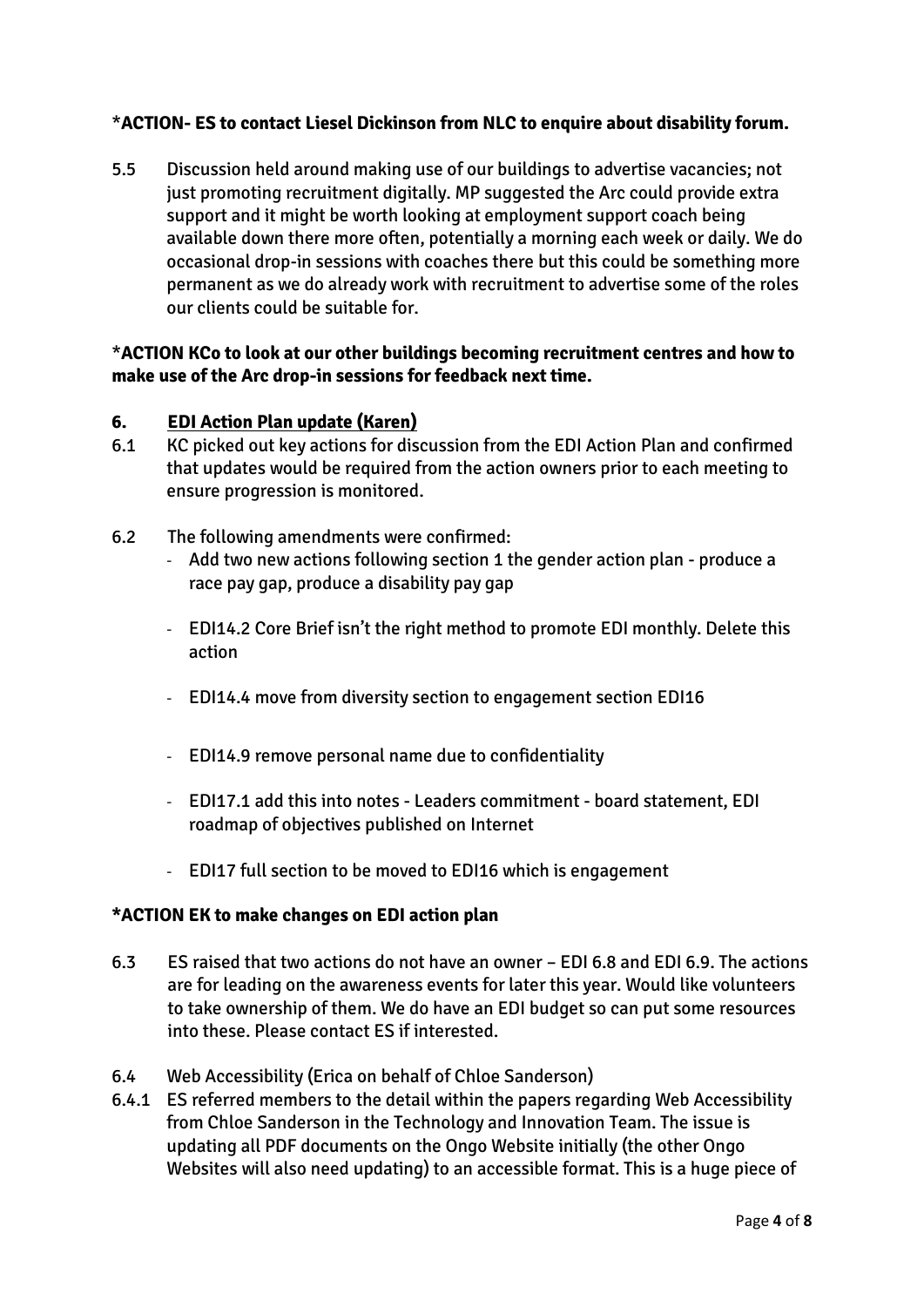work and Chloe requires support from across the business to get the documents updated. Ideally she would like to set a project group up but understands this is something that would take time and all teams are stretched to capacity. Agreed for KC to discuss with Mat Ashmore (MA) for the potential of a project group being set up with possibility of bringing in outside resource if required due to amount of work.

#### **\*ACTION – KC – pick up accessibility project with MA and way forward.**

#### **7. Open discussion – keeping women & girls safe**

- 7.1 Recent incidents have brought this conversation to the forefront, particularly Sarah Everard in London and Libby Squires in Hull
- 7.2 Group discussion included covering how males can help women feel safe, what can they do or assist in enabling this and what makes women feel nervous. Personal stories were shared with lots of past experiences and concerns for children by group members.
- 7.3 Discussion on how Ongo could potentially do more in schools to help educate younger generations more than just "the big talk" around puberty and sex. Usually when children have reached secondary school the way they speak and express themselves or how they treat others is already imprinted in them, so gaining access to children at a younger age may be beneficial.
- 7.4 Ongo do have access to young people and have mentors around life coaching, role modelling and have lots of conversations with children. If we had more youth mentors we would be in schools even more but we have limited resources. PW to be involved in some work with KCo at the Arc around this.
- 7.5 Discussion around parenting techniques and how we could change men's attitude towards women. Self-defence classes, how the onus shouldn't always be on women, figures around how a woman is more likely to be attacked than a male, a black woman is more likely to be attacked than a white woman etc. needs addressing by making people aware of this huge issue.
- 7.6 Discussion around Ongo's responsibility to staff, we need better induction, to inform staff what we will and will not stand for, and we need to educate our staff, embedding what we should be doing to keep staff safe and confident.

#### \***ACTION LR to take this back and look more into this**

7.7 ES closed the discussion by confirming that the Health and Wellbeing Forum would take responsibility for setting up a women's forum, the Head of Landlord Services would be picking up on Domestic Abuse and White Ribbon Accreditation and the EDI Steering Group would be responsible for Gender Equality within the group and our services.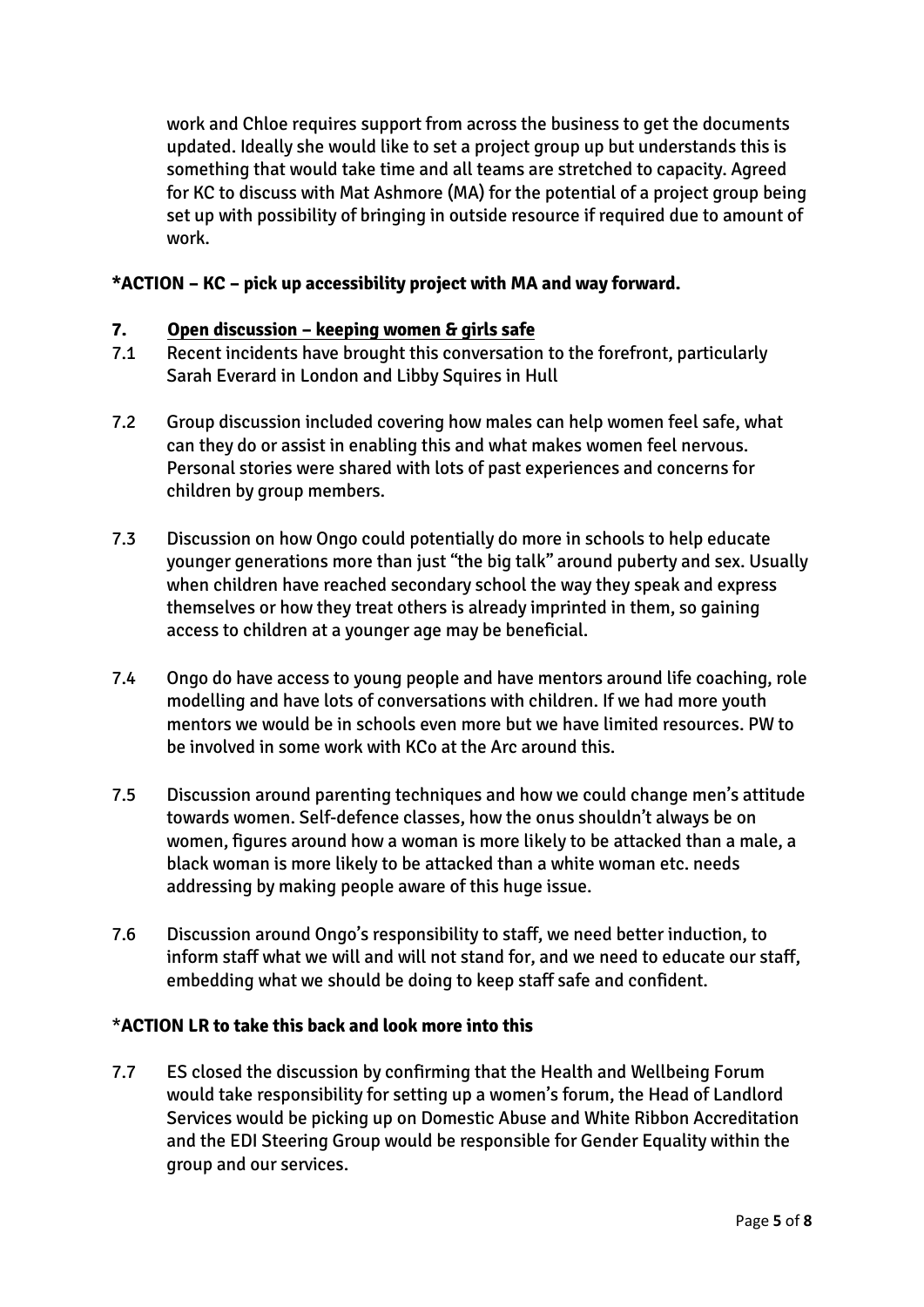# **Ten minute comfort break**

### **8. Impact assessment quality check – Lettings Policy (Erica)**

- 8.1 ES presented the Impact Assessment for the Lettings Policy which has now been approved, for quality checking by the EDI group. She confirmed that going forward the Impact Assessment would include all the risks relevant to the organisation but the EDI group would be responsible for quality checking the EDI specific section. The purpose of quality checking is to ensure nothing has been missed in respect of FREDIE. It was agreed there were no issues with the impact assessment and it was signed off by the group. ES reiterated the importance of Impact Assessments being completed on all changes within the organisation – not just policies.
- 8.2 ES asked for volunteers to be involved in completing Impact Assessments going forward.
- 8.3 BJ suggested completing impact assessments on the triage service and the customer centre opening.

**\*ACTION – ES – set up impact assessment session with BJ, JC and MP. Following the meeting, ZP contacted ES to confirm she would be happy to be involved in the process as a critical friend from external.** 

#### **9. Updates from other groups**

- 9.1 NLEDIF (Karen)
- 9.1.1 CCG to become Integrated Care System from April 2022. There will be engagement exercises to feed into how the partnership/collaboration working will look.
- 9.1.2 There is also a proposal in place to consult on a crisis house service that will be in addition to the crisis cafe that MIND runs currently. This will give an alternative to going to A&E when in crisis. It is proposed to have a staffed service with beds for people to stay a while if required. Views are needed of those who have lived experience of crisis and crisis management, and the views of those who fall within the protected characteristics.
- 9.1.3 At the meeting Ongo shared our position on board diversity programme which is progressing to the next stage.
- 9.1.4 NLC are commissioning for advocacy services, which are under represented by BME, they will be sharing the survey with us.
- 9.2 HDN North Group (Karen)
- 9.2.1 Impact of Covid-19 & Black Lives Matter has resulted in lots more work taken on by dedicated EDI staff. Almost a year for BLM with suggestion that members could send email out to people to say what they have done during the year and asking what is different for them a year later.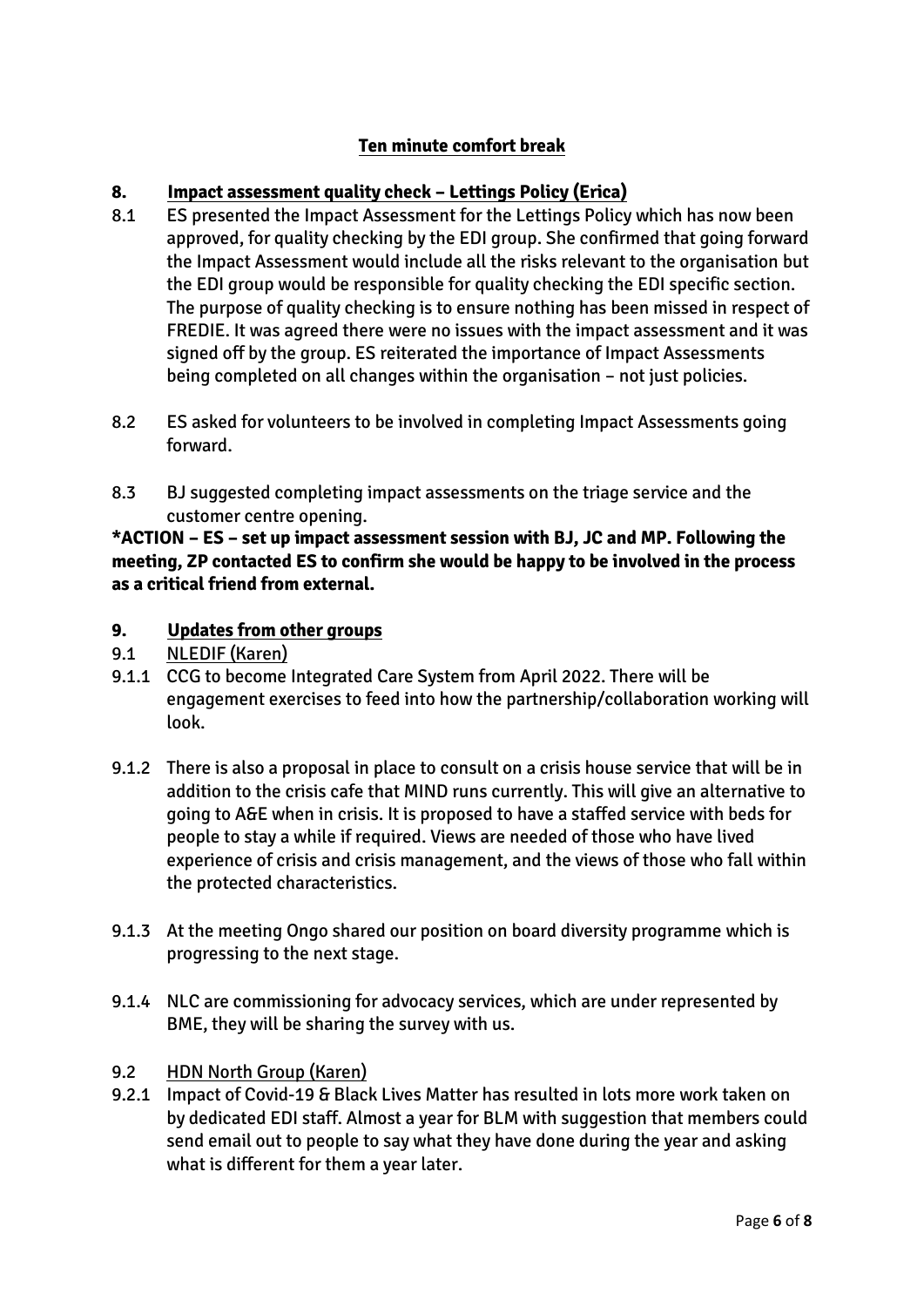- 9.2.2 Suggested that members of the forum could put a blog out to colleagues over what they have done in last year regarding race, showing ongoing work.
- 9.2.3 BME action log diverse group of people from different organisations made up of individuals each take it in turn to take the stage to talk about a challenge and others will use coaching to ask how they dealt with that situation, or could deal with it in the future.

#### 9.3 E&D Humber Practitioners Network (Erica)

- 9.3.1 An in-depth discussion was held at this meeting re. keeping women safe. The Office of the Police and Crime Commissioner are working on setting up a subgroup, "Night Safe", working with hospitality venues and cab firms encouraging the employees to take responsibility if they see something that's not quite right, e.g. a drunk woman turning up to a hotel with a sober man is a key issue at the minute with them being taken advantage of.
- 9.3.2 Humberside Police have recently carried out a survey with their employees around misogyny, domestic abuse and coercive control, which was really well responded to. Hayley Pickard-Jones is happy to share if we would like.
- 9.3.3 North Lincolnshire Council are looking at publishing Disability, Race and LGBTQ+ pay gap information in addition to the required Gender Pay Gap reporting.

#### **10. AOB**

- 10.1 Guest Zip thanked the EDI group for inviting her to attend; she has taken lots of notes that she will take back to her meetings and gave thanks for the sharing of this space.
- 10.2 Great engagement today. KC thanked everyone for their positive contributions.
- 10.3 RM would like to be involved in future disability forums, engagement or interviewing. He is welcome at our group.

#### **11. Date & time of next meeting**

30th September 2021 – 9:30am (MS Teams)

#### ACTIONS:

| <b>Action</b>                                                                                                                                                        | <b>Who</b> | <b>Progress</b> |
|----------------------------------------------------------------------------------------------------------------------------------------------------------------------|------------|-----------------|
| Request to the police that the Arc be<br>listed as another official Hate Crime<br>reporting building & also consider<br>whether the Viking Centre should be<br>added | <b>KCo</b> |                 |